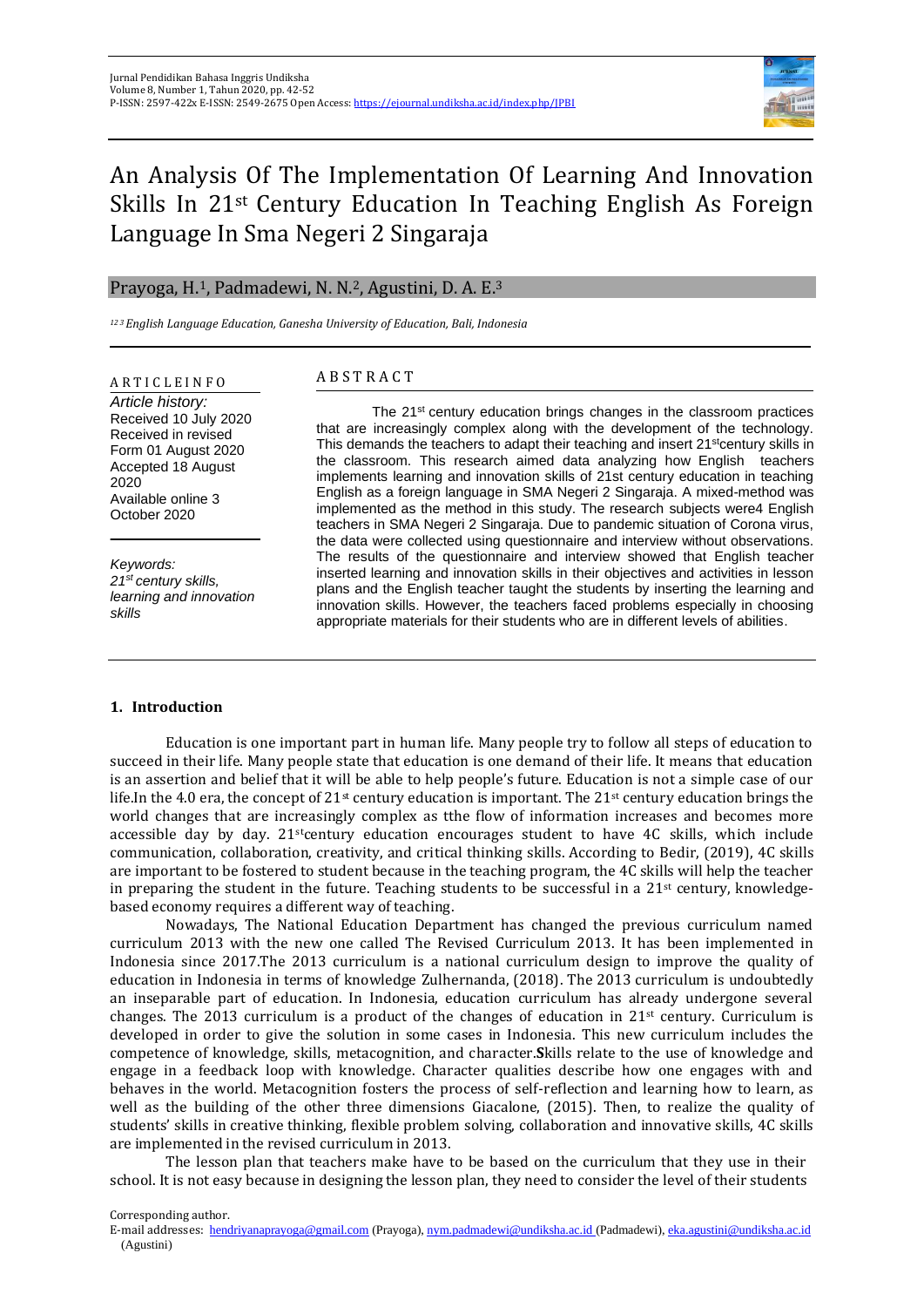so that the lesson plan that they make suitable to their students. Before the teacher teaches the student, teacher must prepare teaching strategy that the teacher uses for a particular lesson and for the specific objective for the particular lesson that they will teach. It is important to plan activity that providesthe direction of what the teacher will teach and what the students will do into the lesson plan (Shen et al., 2007). According to Nesari and Heidari (2014), the key factor of alearning process is a lesson plan. A lesson plan can be an appropriate wayfor promoting the quality of education. As a guide for the teacher, what, when, where and which strategies or the method that can be applied for the students in the learning process, also how to assess.

### **2. Methods**

This research implemented mixed-method. According to Creswell, (2014), mixed method design is combination between quantitative and qualitative approach that provides a complete understanding of a research problem. Mixed-method was used to answer the research problems. SMA Negeri 2 Singaraja was the setting of this study. It was located at Jl. Srikandi No.6, Baktiserage, Kec.Buleleng, Kab. Buleleng. 4 English teachers in SMA Negeri 2 Singajara were the subject of the study.

The data collection was done by several processes. The first process was got permission and observation for conducting the data. The second process was created questionnaire and interview guide as instrument for collecting the data. The third process was gave the questionnaire and interview guide. After conducting the data, the analysis of the data were needed to determine of implementation of learning and innovation skills.

The data analysis was done by using SPSSX 24 program. This had function to determine the descriptive and inferential analysis of the data. The descriptive analysis was containing of mean, median, variance, standard deviation, maximum and minimum score. The analysis of qualitative data had a function to find out the implementation of learning and innovation skils in 21st century education in teaching English as foreign language.

#### **3. Result and Discussion**

### **The Way the English Teachers inserted the learning and innovation skills in 21thcentury education in Lesson Plan**

|                               | No           | <b>Statement</b>                                    | Strongly<br><b>Disagree</b> | <b>Disagree</b> | <b>Partially</b><br>Agree | Agree | <b>Stongly</b><br>Agree |
|-------------------------------|--------------|-----------------------------------------------------|-----------------------------|-----------------|---------------------------|-------|-------------------------|
| does<br>How<br>English<br>the | $\mathbf{1}$ | Inserting learning and<br>innovation skills (4C) in |                             |                 |                           |       |                         |
| Teachers in                   |              | lesson plan is important                            |                             |                 |                           |       |                         |
| SMA Negeri                    |              | to teach student.                                   |                             |                 | 25%%                      | 75%   |                         |
| 2                             | 2            | The 4Cs are inserted in<br>the<br><sub>of</sub>     |                             |                 |                           |       |                         |
| Singarajains<br>ertthe        |              | statements<br>objectives.                           |                             |                 |                           | 75%   | 25%                     |
| learning and<br>innovation    | 3            | The<br>4Cs<br>also<br>are<br>the<br>inserted<br>in  |                             |                 |                           |       |                         |
| skills in 21 <sup>th</sup>    |              | procedure of teaching.                              |                             |                 | 50%                       | 50%   |                         |
| century                       | 4            | Applying learning and                               |                             |                 |                           |       |                         |
| education in<br>Lesson Plan?  |              | innovation skills (4C) in                           |                             |                 |                           |       |                         |
|                               |              | teaching<br>learning<br>process is important.       |                             |                 |                           | 75%   | 25%                     |
|                               | 5            | Preparing teaching and                              |                             |                 |                           |       |                         |
|                               |              | learning<br>process<br>by                           |                             |                 |                           |       |                         |
|                               |              | using learning<br>and<br>innovation skills (4C) is  |                             |                 |                           |       |                         |
|                               |              | important.                                          |                             |                 |                           | 50%   | 50%                     |

**Table 1.** The ways the English teachers inserted the 4C in the lesson plan.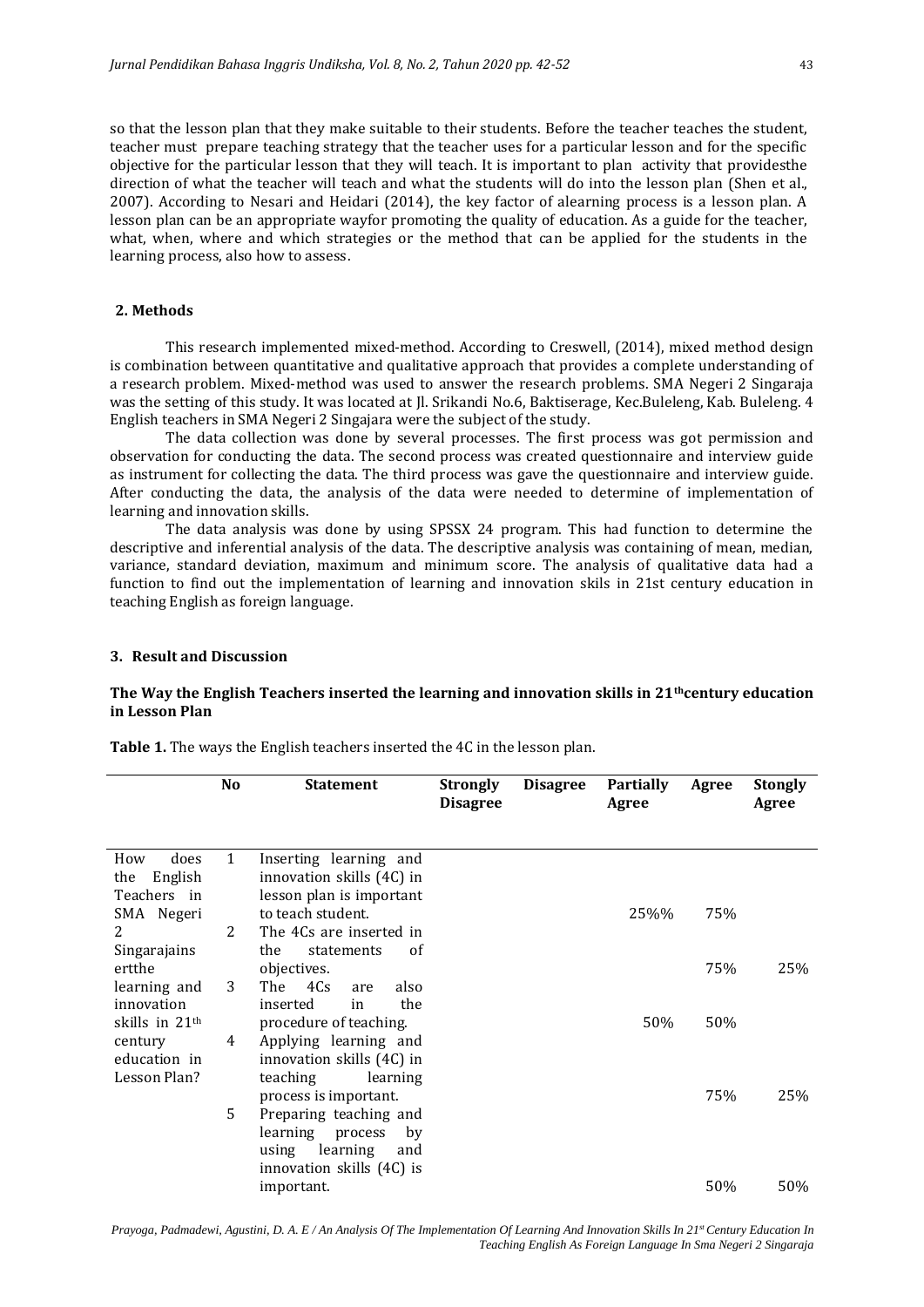| 6  | Inserting learning and<br>innovation skills (4C) in |            |      |
|----|-----------------------------------------------------|------------|------|
|    | plan<br>lesson<br>can<br>be                         |            |      |
|    | easier to teach students.                           | 50%        | 50%  |
| 7  | Inserting learning and                              |            |      |
|    | innovation skills (4C) in                           |            |      |
|    | lesson plan guide the                               |            |      |
|    | teachers, what, when,                               |            |      |
|    | where<br>and<br>which                               |            |      |
|    | strategies or the method                            |            |      |
|    | that can be applied for                             |            |      |
|    | students in<br>the<br>the                           |            |      |
|    | learning process.                                   | 25%<br>25% | 50%  |
| 8  | Inserting learning and                              |            |      |
|    | innovation skills (4C)                              |            |      |
|    | can make the students                               |            |      |
|    | understand<br>learning                              |            |      |
|    | material.                                           | 25%<br>25% | 50%  |
| 9  | In teaching and learning                            |            |      |
|    | we need<br>process<br>to                            |            |      |
|    | medias<br>prepare<br>and                            |            |      |
|    | activities<br>to<br>support                         |            |      |
|    | learning and innovation                             |            |      |
|    | skills (4C) in order the                            |            |      |
|    | student to achieve the                              |            |      |
|    | goal.                                               | 75%        | 25%  |
| 10 | Inserting learning and                              |            |      |
|    | innovation skills (4C)                              |            |      |
|    | make it easier for the                              |            |      |
|    | teacher to give students                            |            |      |
|    | individual and group                                |            |      |
|    | grades.                                             |            | 100% |
| 11 | It's hard for you to                                |            |      |
|    | prepare the teaching                                |            |      |
|    | and learning process by                             |            |      |
|    | using<br>learning<br>and                            |            |      |
|    | innovation skills(4C).                              | 25%<br>50% | 25%  |
| 12 | I like<br>and prefer to                             |            |      |
|    | learning<br>insert<br>and                           |            |      |
|    | innovations skills (4C)                             |            |      |
|    | in teaching and learning.                           | 50%        | 50%  |
| 13 | The<br>4Cs<br>also<br>are                           |            |      |
|    | reflected<br>in<br>the                              |            |      |
|    | assessments.                                        | 50%<br>25% | 25%  |

The table of the questionnaire above shows the percentage of how teachers insert the learning and innovation skills in 21th century education in Lesson Plan.

There are 13 statements about How the English Teachers in SMA Negeri 2 Singaraja insert the learning and innovation skills in 21th century education in Lesson Plan given to the teachers. From the questionnaire answered by the teachers, it is stated that inserting the learning and innovation skills in 21st century education in lesson plan is important to teach student. The teachers will be easier to control the class and also manage the learning and studying in the classroom. Furthermore, inserting learning and innovation skills helps the teacher in analyzing students' achievements.

In addition, it is also stated that learning and innovation skills also need to be inserted in the statements of objectives. By doing so, the teachers will know the goals of the learning and teaching process conducted in classroom. Thus, learning and innovation skills will help the teachers to design strategy or method in teaching and learning process. Inserting 4C in statements of objective also helps the teachers choose the suitable activities for the students.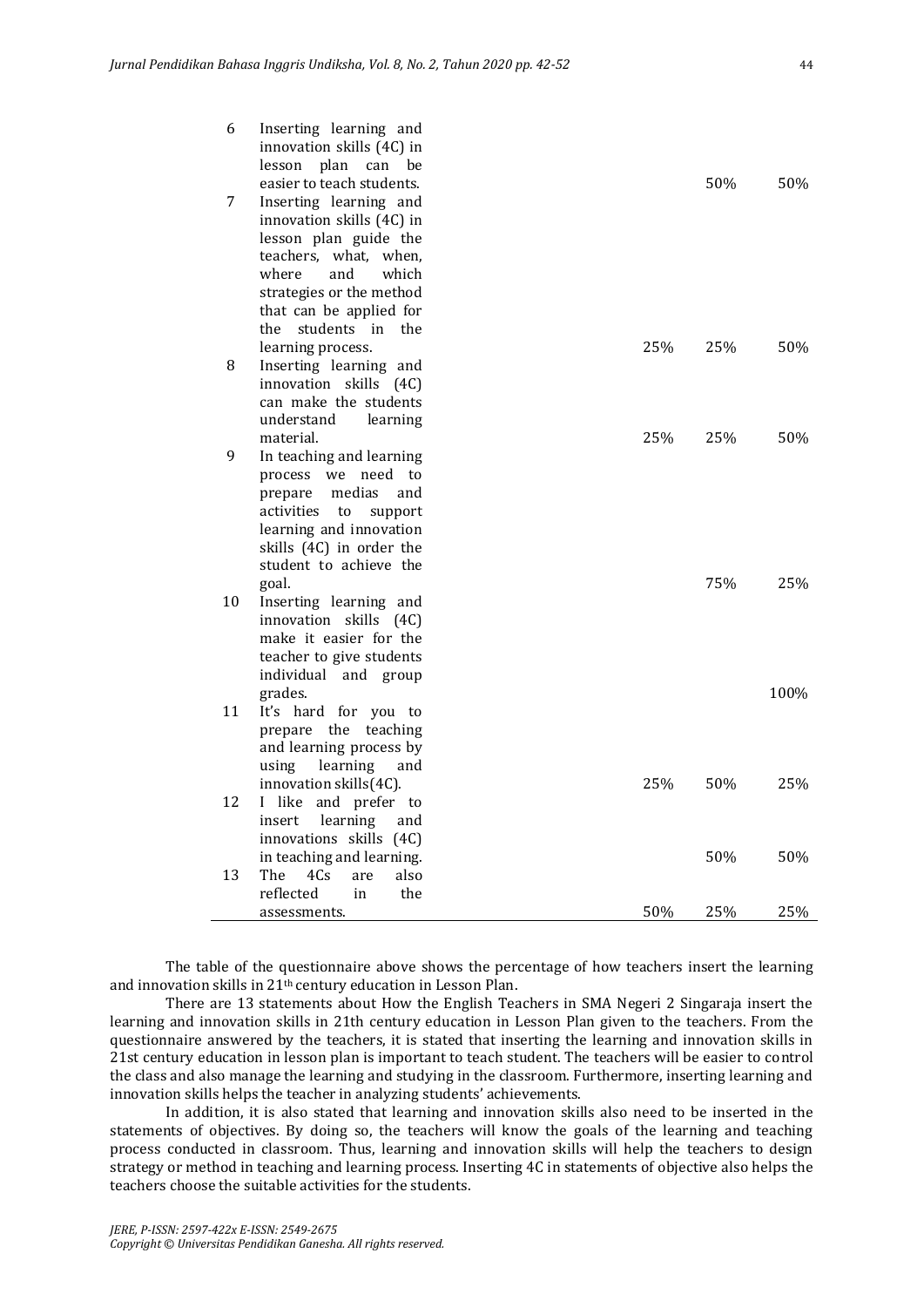The 4Cs are also needed in the procedure of teaching. It will be the idea of how the teachers conduct the learning process. Applying 4Cs is important for the teachers in teaching learning process because it can help the teachers in guiding the students in comprehending the materials and building the students creativity, critical thinking, collaboration and communication.

Teacher needs to prepare teaching and learning process by using learning and innovation skills and insert learning and innovation skills (4C) in lesson plan in order to be able to guide the teachers about what, when, where and which strategies or the method that can be applied for the students in the learning process so that the students can understand the learning materials well.

Furthermore, teachersneed to prepare media and activities to support learning and innovation skills (4C) in order to make the students achieve the goal. However, sometimes the teachers find it difficult to prepare the teaching and learning process by using learning and innovation skills(4C).The teacher tends to like and prefer to insert learning and innovation skills (4C) in the process of teaching and learning. This is supported by the result of interview.

| Questions                                                                                                              | <b>Answers</b>                                                                                                                                                                                                                                                                                                                                                                                                                                                                                                                                                                                                       |  |  |  |
|------------------------------------------------------------------------------------------------------------------------|----------------------------------------------------------------------------------------------------------------------------------------------------------------------------------------------------------------------------------------------------------------------------------------------------------------------------------------------------------------------------------------------------------------------------------------------------------------------------------------------------------------------------------------------------------------------------------------------------------------------|--|--|--|
| How important for the teacher to insert learning<br>and innovation skills (4C) in teaching learning<br>process?        | For english teacher, english teacher is very<br>important very crucial for teacher in industry<br>4.0 because now we face very advance<br>technology and the students also there is<br>arounded by so many advance technology that<br>they have to be able to use that to support they<br>life. So it's very crusial for necessary for the<br>teacher to develope their learning<br>and<br>innovation skills. In here 4C in catagories<br>collaboration, creativity, critical thinking and<br>communication, so the teachers have to insert<br>that four aspects in every teaching learning<br>process in our school |  |  |  |
| How important is the application of learning<br>and innovation skills (4C) in teaching learning<br>process?            | <sup>Of</sup><br>it's<br>important<br>course<br>the<br>very<br>implementation and the application of this kind<br>of the skills inserting learning and innovation<br>skills to real application and the teachers have<br>to also to do real context and the teachers can<br>invite student to internalize their knowledge on<br>topic but also teachers alsways insert learning<br>and innovation skills.                                                                                                                                                                                                            |  |  |  |
| How do you prepare the teaching and learning<br>process by using learning and innovation skills<br>(4C)?               | The teachers have got such kind of workshop<br>and such kind of training this kind of method.<br>The teachers have to tour guide to the student,<br>teachers have to know character of the student<br>and the style their learning. And also we have to<br>mapping their character, mapping their ability<br>so the teachers can catagories the students<br>which one is lower one which one higher one. so<br>we can search them with the correct model of<br>teaching.                                                                                                                                             |  |  |  |
| How difficult for you to prepare the teaching<br>and learning process by using learning and<br>innovation skills (4C)? | Very difficult for teachers especially for the kind<br>of student in SMA Negeri 2 Singaraja it's very<br>extrimely difficult for me. The student also can<br>not relay all on the teacher they have learn by<br>themself.                                                                                                                                                                                                                                                                                                                                                                                            |  |  |  |

**Table 2.** The ways the teachers inserted 4C based on the interview

There are 4 questions about How the English Teachers in SMA Negeri 2 Singaraja insert the learning and innovation skills in 21<sup>th</sup> century education in Lesson Plan given to the teachers. From the interview with the teachers, it can be stated that inserting the learning and innovation skills in  $21^{st}$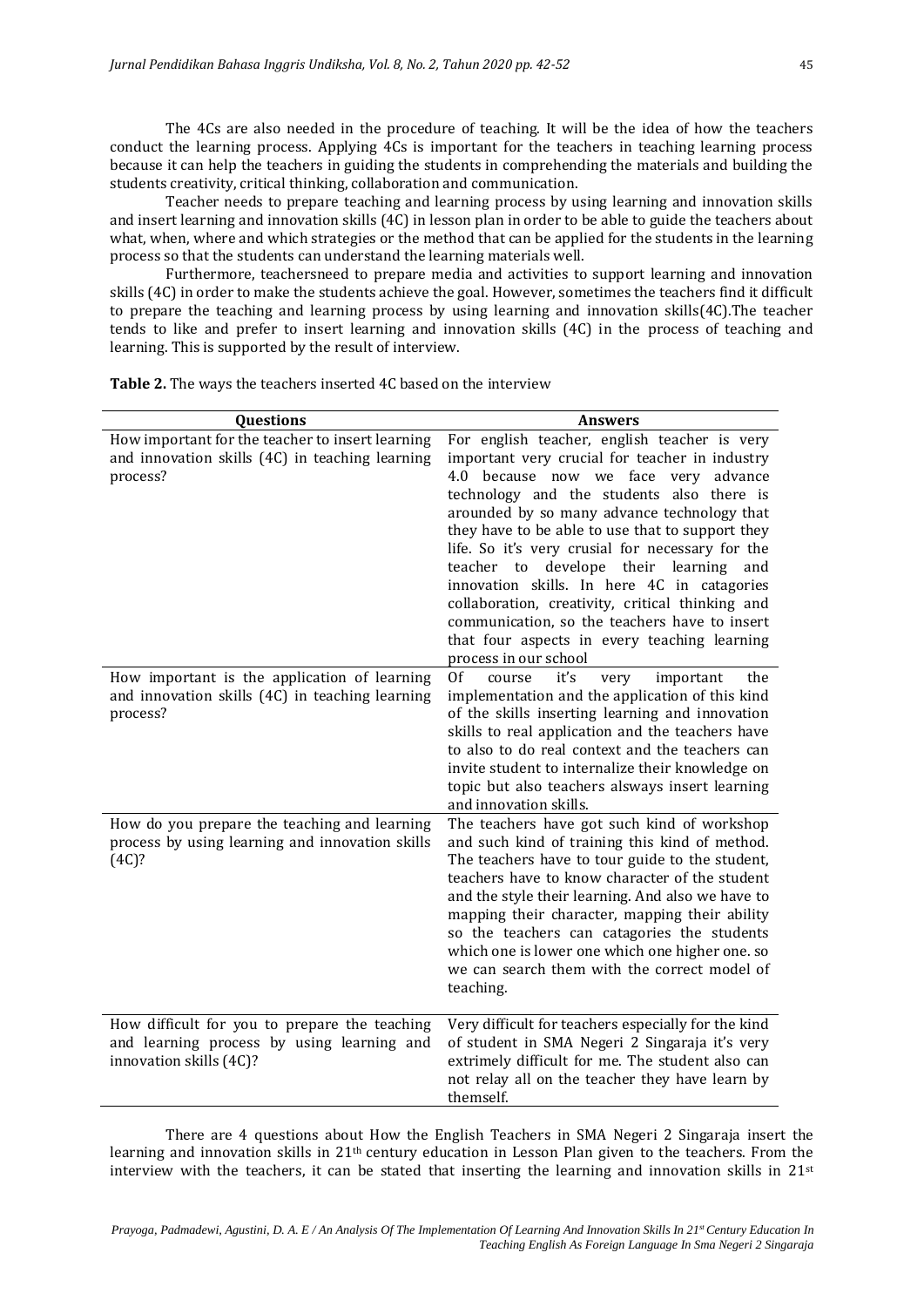century education in lesson plan is important because in industry 4.0, the teachers face very advanced technology and the students do too. Moreover, students are also expected to be able to use the advanced technology to support their lives. Thus, it is very crusial for the teachers to develop their learning and innovation skills in inserting learning and innovation skills in lesson plan.

Furthermore, the implementation and the application of this kind of skills are also crucial considering the fact that inserting learning and innovation skills to real application will enable teachers to give contextual teaching and learning process which makes it easier for students to internalize their knowledge on the topic.

## **The ways the English teachers teach students based on learning and innovation skills in 21st century education.**

|                                | No           | <b>Statement</b>                                                                 | <b>Strongly</b><br><b>Disagree</b> | <b>Disagre</b><br>e | <b>Partiall</b><br>y Agree | Agree | <b>Stongly</b><br>Agree |
|--------------------------------|--------------|----------------------------------------------------------------------------------|------------------------------------|---------------------|----------------------------|-------|-------------------------|
| How does the<br>English        | $\mathbf{1}$ | Learning and innovation<br>skills (4C) in teaching                               |                                    |                     |                            |       |                         |
| teachers<br>teach<br>students  | 2            | learning<br>process<br>is<br>important.<br>Teachers<br>always<br>apply           |                                    |                     |                            | 100%  |                         |
| based<br>on<br>learning<br>and |              | learning and innovation<br>skills (4C) in teaching                               |                                    |                     |                            |       |                         |
| innovation<br>skills in 21st   | 3            | learning process.<br>Students like to study by                                   |                                    |                     |                            | 25%   | 75%                     |
| century<br>education?          |              | learning<br>using<br>and<br>innovation skills (4C).                              |                                    |                     |                            | 50%   | 50%                     |
|                                | 4            | 4C<br>are<br>also reflected<br>through<br>Brainstorming<br>and<br>seeking<br>out |                                    |                     |                            |       |                         |
|                                |              | opportunities for students<br>to improve their ideas and                         |                                    |                     |                            |       |                         |
|                                |              | on the way they react to<br>the situation.                                       |                                    |                     |                            | 50%   | 50%                     |
|                                | 5            | 4C<br>also<br>reflected<br>are<br>through<br>manipulating                        |                                    |                     |                            |       |                         |
|                                |              | models and simulating for<br>the<br>students<br>to<br>experiment and<br>create   |                                    |                     |                            |       |                         |
|                                | 6            | new ideas.<br>4C<br>also<br>reflected<br>are                                     |                                    |                     |                            | 100%  |                         |
|                                |              | through<br>facilitating the<br>students<br>organizing,<br>in                     |                                    |                     |                            |       |                         |
|                                |              | classifying, questioning or<br>evaluating the work of<br>their classmate.        |                                    |                     | 25%                        | 75%   |                         |
|                                | 7            | 4C<br>also<br>reflected<br>are<br>through<br>breaking                            |                                    |                     |                            |       |                         |
|                                |              | problems into smaller or<br>simpler<br>parts<br>and                              |                                    |                     |                            |       |                         |
|                                | 8            | developing<br>criteria<br>in<br>solving problems.<br>also<br>reflected<br>4C     |                                    |                     | 25%                        | 25%   | 50%                     |
|                                |              | are<br>through the work sheet<br>activities for the students.                    |                                    |                     |                            | 100%  |                         |
|                                | 9            | 4C<br>are<br>also<br>reflected<br>through<br>creating                            |                                    |                     |                            |       |                         |
|                                |              | collaborative<br>group<br>activities<br>to<br>encourage                          |                                    |                     | 25%                        | 75%   |                         |

**Table 3.** Data about the ways the teachers teach the students based on learning and innovation skills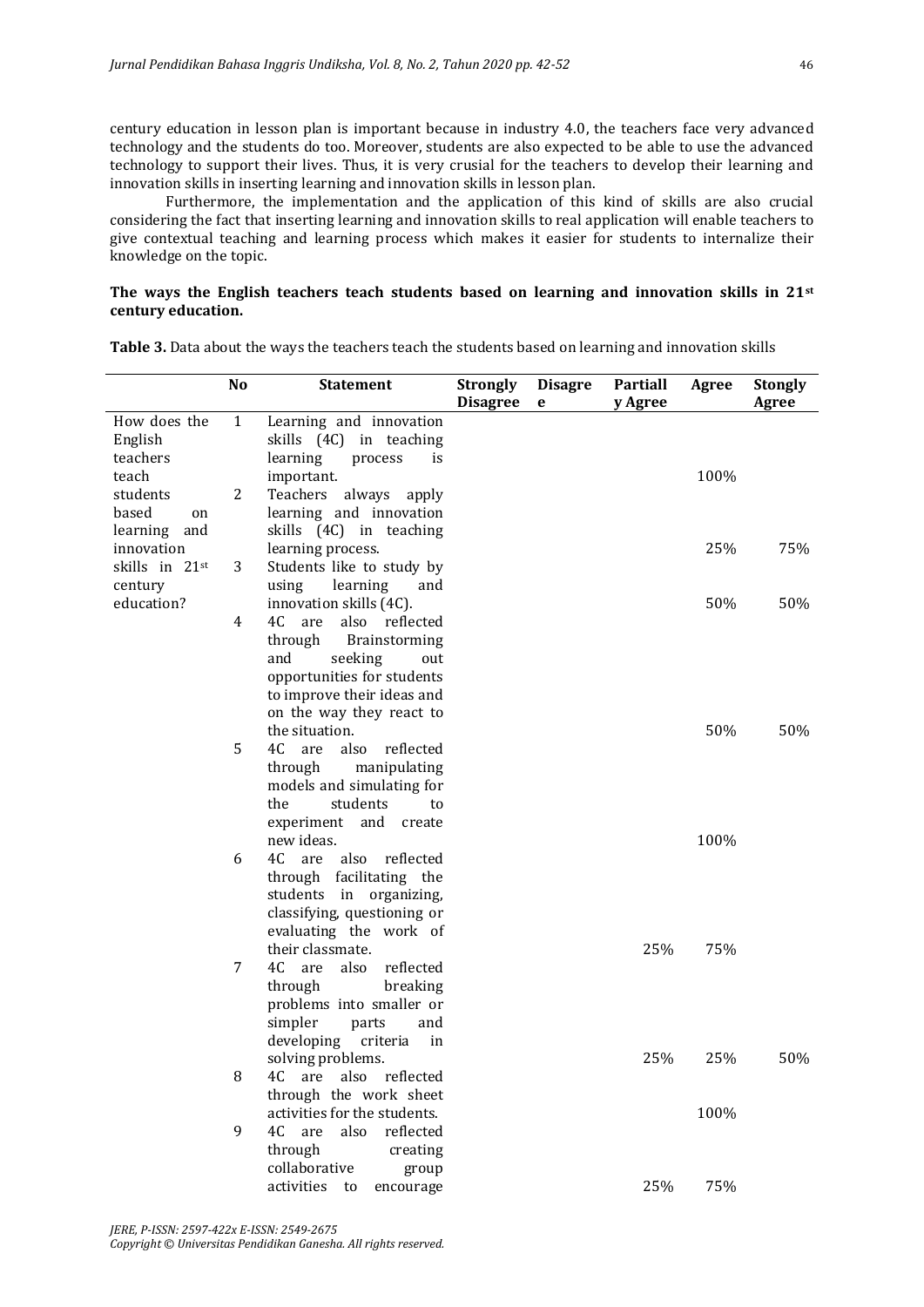|    | participation and share<br>leadership. |     |     |
|----|----------------------------------------|-----|-----|
| 10 | A Learning and innovation              |     |     |
|    | skill (4C) is an effective in          |     |     |
|    | teaching and learning.                 | 25% | 75% |
| 11 | Other activities (please               |     |     |
|    |                                        |     |     |
|    |                                        |     |     |
|    |                                        |     |     |
|    |                                        |     |     |

The table above shows the percentage of how teachersimplementlearning and innovation skills in 21st century education in teaching English as foreign language in SMA Negeri 2 singaraja. This checklist was made based onhow the English teachers teach students based on learning and innovation skills in 21st century education.

There were 10 statementsgiven to the teacher about how the English teachers teach students based on learning and innovation skills in  $21<sup>st</sup>$  century education. From the questionnaire answered by the teachers, it can be concluded that learning and innovation skills (4C) in teaching learning process is important because teachers of today are preparing students of tomorrow for jobs that do not yet exist. In order to succeed in the future, students are required to be innovative and creative problem solvers. They must know how to look at a problem and find a solution to it - either something they create or know how to find the answer.

Teachers who always apply learning and innovation skills (4C) in teaching learning processwill find it easier to design strategy or method in teaching and learning process since it will enable them to choose the suitable activities for the students. 4C are also reflected through Brainstorming which gives opportunities for students to improve their ideas and the way they react to the situation. Additionally, the students will need to know how to work together to solve these problems. It can be stated that by implementing 4C, there will be no loner sitting at the desk who has the bright idea, but the group as a whole that brainstorms and comes up with the best solution. Teaching the students by using learning and innovation skills can be a manipulating and simulating means for the students to experiment and create new ideasbecause in 4Cs, there are critical thinking and creativity where students can express their creative ideas and also think critically in learning and teaching process.

In regards to facilitating the students in organizing, classifying, questioning or evaluating the work of their classmate, the teachers play a role as the facilitator in 21st century learning. Thus, students can exchange ideas or ask questions to the teacher. Not only with teachers, students can also exchange ideas with friends in class providing input to their friends. 4C is also seen to be reflected through worksheet activities for students. This can be done to find out students' knowledge in working on the problems. 4C reflected through creating collaborative group activities is meant to encourage participation and share leadership. In this case students can work in groups to solve shared problems, exchange ideas and respect each other. It is safe to say that Learning and innovation skills (4C) is effective skills to be implemented in teaching and learning. It is for it makes students like to study by using learning and innovation skills (4C). This is supported by the result of interview.

**Table 4.** Data about the ways the teachers teach the students based on learning and innovation skills

| <b>Ouestions</b>                                 | Answer                                                   |
|--------------------------------------------------|----------------------------------------------------------|
| implement<br>How<br>learning<br>and<br>do<br>vou | In implement learning and innovation skills teachers     |
| innovation skills (4C) in teaching and learning  | must be able to give questions about what material       |
| process?                                         | will be learned for students to build critical thinking, |
|                                                  | teachers can also ask students to create groups so       |
|                                                  | students can build collaboration and communication,      |
|                                                  | after that the teacher can allow all groups to argue so  |
|                                                  | students can build their creativity.                     |
| How often learning and innovation skills (4C)    | It's not very often because of the student character is  |
| are applied in teaching learning process?        | difficult to adapt the new model.                        |
| What the student changes after learning          | They can learn each other, they can build                |
| English by using learning and innovation skills  | cooperativeness each other, sharing the ideas and        |
| $(4C)$ ?                                         | also respect each other as well as how they can          |
|                                                  | present the result of their learning toward other and    |
|                                                  | they can agree and disagree the opinion their friends.   |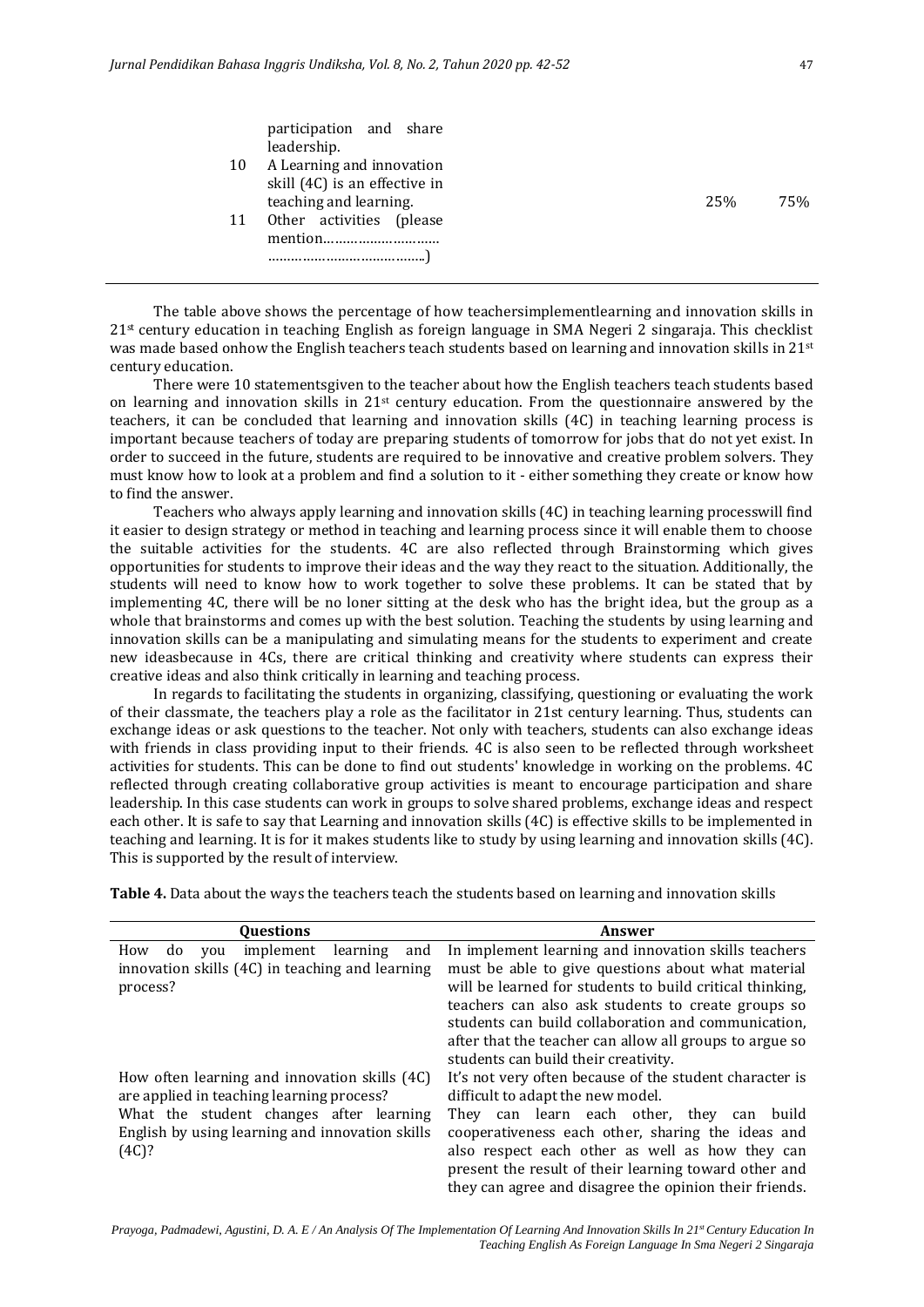|                                                 | That is very good point to build their character.     |
|-------------------------------------------------|-------------------------------------------------------|
| What factors do effect the change the students? | The factor do effect student's change is colaboration |
|                                                 | and communication in 4C skills.                       |

There are 4 questions about How the English Teachers in SMA Negeri 2 Singaraja teach the students based on learning and innovation skills in  $21<sup>th</sup>$  century education given to the teachers. From the interview with the teachers, it can be inferred that in implementing learning and innovation skills, teachers must be able to give questions about what material will be learned for students to build critical thinking.Teachers can also ask students to create groups so students can build collaboration and communication.After that, the teacher can further allow all groups to argue so students can build their creativity.

Teachers in SMA Negeri 2 Singaraja stated that they did not very often teach the students using learning and innovation skills because of the students' characters which are difficult to adapt the new modeldespite the fact that in teaching learning process, the use learning and innovation skills can change students in learning process in the classroom. The studentswill be able to learn each other, build cooperativeness each other, share the ideas, respect each other as well as present the result of their learning toward other if this skill is implemented. The students can further learn to agree and disagree towards opinion their friends which is very good point to build students character.

Factors that greatly affect students' changes in teaching learning process in the class are collaboration and communication in 4C skills. It is for in collaboration the students can share ideas with each other and in communication, the students can be active to speak English and giving opinion to each other.

### **The challenges faced by the teachers in teaching English based on learning and innovation skills in 21st century education.**

|                      | N <sub>o</sub> | Statement                        | <b>Strongly</b><br><b>Disagree</b> | <b>Disagree</b> | <b>Partially</b><br>Agree | Agree | <b>Stongly</b><br>Agree |
|----------------------|----------------|----------------------------------|------------------------------------|-----------------|---------------------------|-------|-------------------------|
| What are the         | $\mathbf{1}$   | It is hard for the               |                                    |                 |                           |       |                         |
| challenges           |                | teachers<br>to                   |                                    |                 |                           |       |                         |
| faced by<br>the      |                | implement<br>learning            |                                    |                 |                           |       |                         |
| teachers<br>in       |                | and innovation skills            |                                    |                 |                           |       |                         |
| teaching             |                | (4C) in teaching and             |                                    |                 |                           |       |                         |
| English<br>based     |                | learning process.                |                                    |                 |                           | 100%  |                         |
| on learning and      | 2              | There<br>are<br>any              |                                    |                 |                           |       |                         |
| innovation           |                | problems that<br>vou             |                                    |                 |                           |       |                         |
| skills in<br>$21$ st |                | faced<br>in                      |                                    |                 |                           |       |                         |
| century              |                | implementing                     |                                    |                 |                           |       |                         |
| education?           |                | learning<br>and                  |                                    |                 |                           |       |                         |
|                      |                | innovation skills (4C)           |                                    |                 |                           |       |                         |
|                      |                | in teaching learning<br>process. |                                    |                 | 25%                       | 50%   | 25%                     |
|                      | 3              | There<br>are<br>any              |                                    |                 |                           |       |                         |
|                      |                | problems faced by the            |                                    |                 |                           |       |                         |
|                      |                | students in learning             |                                    |                 |                           |       |                         |
|                      |                | English<br>by<br>using           |                                    |                 |                           |       |                         |
|                      |                | learning<br>and                  |                                    |                 |                           |       |                         |
|                      |                | innovation skills (4C).          |                                    |                 |                           | 75%   | 25%                     |
|                      | 4              | Students<br>can't                |                                    |                 |                           |       |                         |
|                      |                | improve their ideas to           |                                    |                 |                           |       |                         |
|                      |                | react the study.                 |                                    |                 |                           | 75%   | 25%                     |
|                      | 5              | Learning<br>and                  |                                    |                 |                           |       |                         |
|                      |                | innovation skills (4C)           |                                    |                 |                           |       |                         |
|                      |                | can't<br>increase                |                                    |                 |                           |       |                         |
|                      |                | students<br>learning             |                                    |                 |                           |       |                         |
|                      |                | intentions.                      |                                    |                 | 25%                       | 75%   |                         |
|                      | 6              | Students<br>not<br>are           |                                    |                 |                           | 75%   | 25%                     |

**Table 5.** Data about the challenges faced by the teachersin teaching leaning process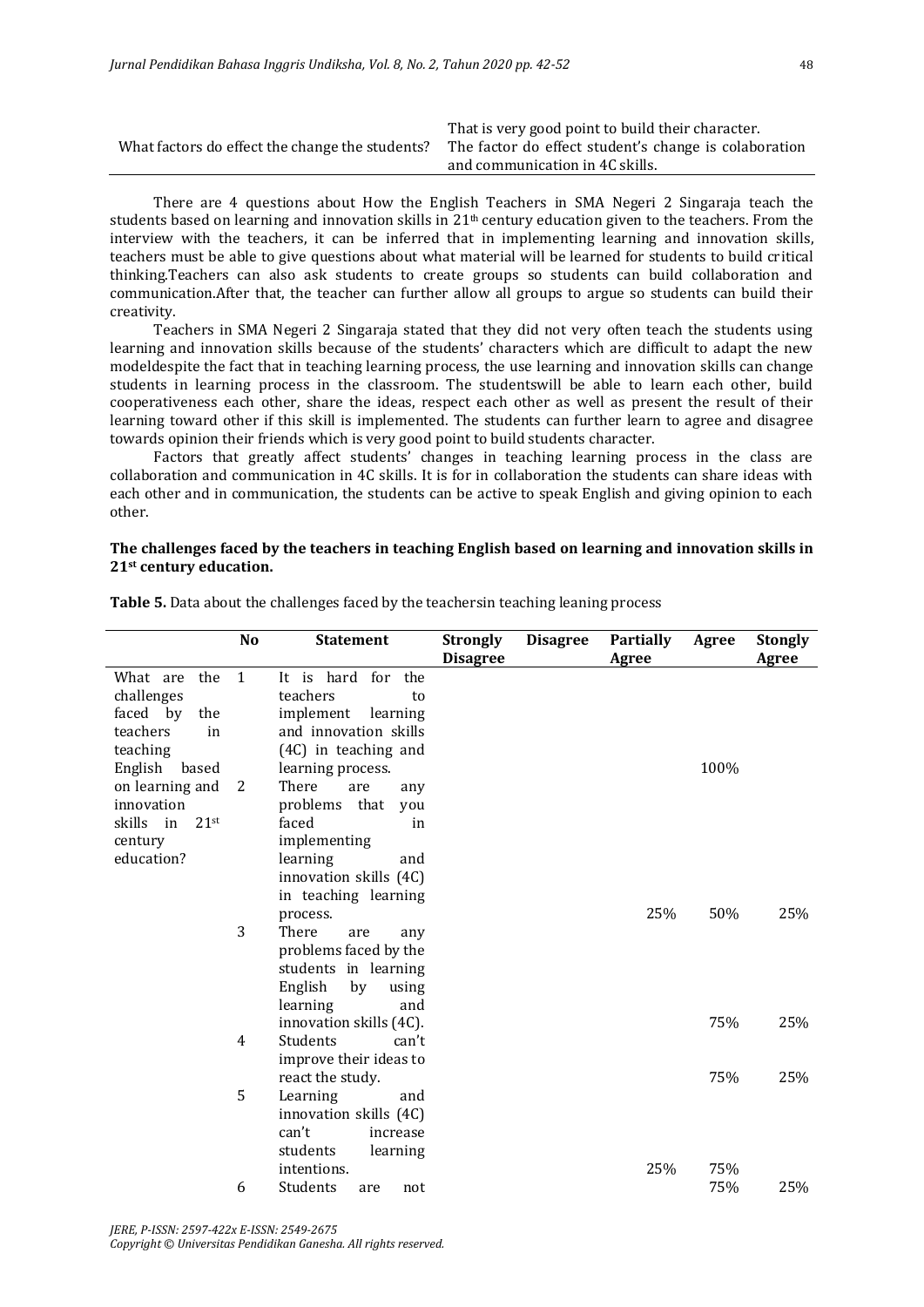| 7  | active in teaching and<br>learning process.<br>Learning<br>and<br>innovation skills can<br>make the student |     |      |     |
|----|-------------------------------------------------------------------------------------------------------------|-----|------|-----|
|    | bored in teaching and<br>learning.                                                                          | 25% | 50%  | 25% |
| 8  | Students make noise                                                                                         |     |      |     |
|    | working<br>when<br>on<br>group assignment.                                                                  |     | 100% |     |
| 9  | Students<br>Cannot<br>conclude the learning<br>obtained.                                                    |     | 50%  | 50% |
| 10 | Learning<br>and<br>innovation skills (4C)<br>supported teaching is                                          |     |      |     |
|    | waste of time.                                                                                              |     | 50%  | 50% |
| 11 | Other problems faced<br>(please<br>mention):                                                                |     |      |     |
|    |                                                                                                             |     |      |     |
|    |                                                                                                             |     |      |     |

There were 10 statements about the challenges faced by the teachers in teaching English based on learning and innovation skills in  $21<sup>st</sup>$  century education that were given to the teachers. From the questionnaire answered by the teacher, it is stated that sometimes they faced difficulties in implementing the skills because each student had different knowledge thus the teachersfound a little difficulty in determining what material and methods would be best applied in learning so that all students could follow the learning well.

There are many problems that teachers faced in implementing learning and innovation skills (4C) in teaching learning process. Firstly, there are some students who do not like learning English.It becomes an obstacle for teachers in implementing learning and innovation skills in the teaching learning process because students who donot like learning English tend to be quiet and not active in class. Next is regarding to the problems faced by students in learning English. Students usually do not understand what is explained by the teachers and students cannot speak English well. They cannot improve their ideas to react in learning because there are some students who do not like English lessons. The detail information about the problems is described in the table blow as the result of the interview.

**Table 6.** Data about the challenges faced by the teachersin teaching leaning process based on interview

| <b>Questions</b>                                  | <b>Answers</b>                                    |
|---------------------------------------------------|---------------------------------------------------|
|                                                   |                                                   |
| How difficult for you to implement learning and   | Is there difficult for me to implement this       |
| innovation skills (4C) in teaching and learning   | method because the student in SMA Negeri 2        |
| process?                                          | Singaraja have different knowledge. Is there      |
|                                                   | lower and higher knowledge, sometimes I must      |
|                                                   | to explain the material twice or more.            |
| What problems that you faced in implementing      | The problem that I faced when I implement this    |
| learning and innovation skills (4C) in teaching   | method if there student who don't like English    |
| learning process?                                 | lesson. They just kept quite and only listened to |
|                                                   | what I explained.                                 |
| Is there any problems faced by the students in    | Clearly there is problems that student faced in   |
| learning English by using learning and innovation | learning English by using<br>learning and         |
| skills (4C)?                                      | innovation skills. I said before that Students    |
|                                                   | who have lower knowledge and don't like           |
|                                                   | English lesson they just follow the learning by   |
|                                                   | just listened teacher explained not participed in |
|                                                   | learning and not being active in class.           |
| What are the solutions to the problems that you   | The solution that I did was how I made students   |
|                                                   |                                                   |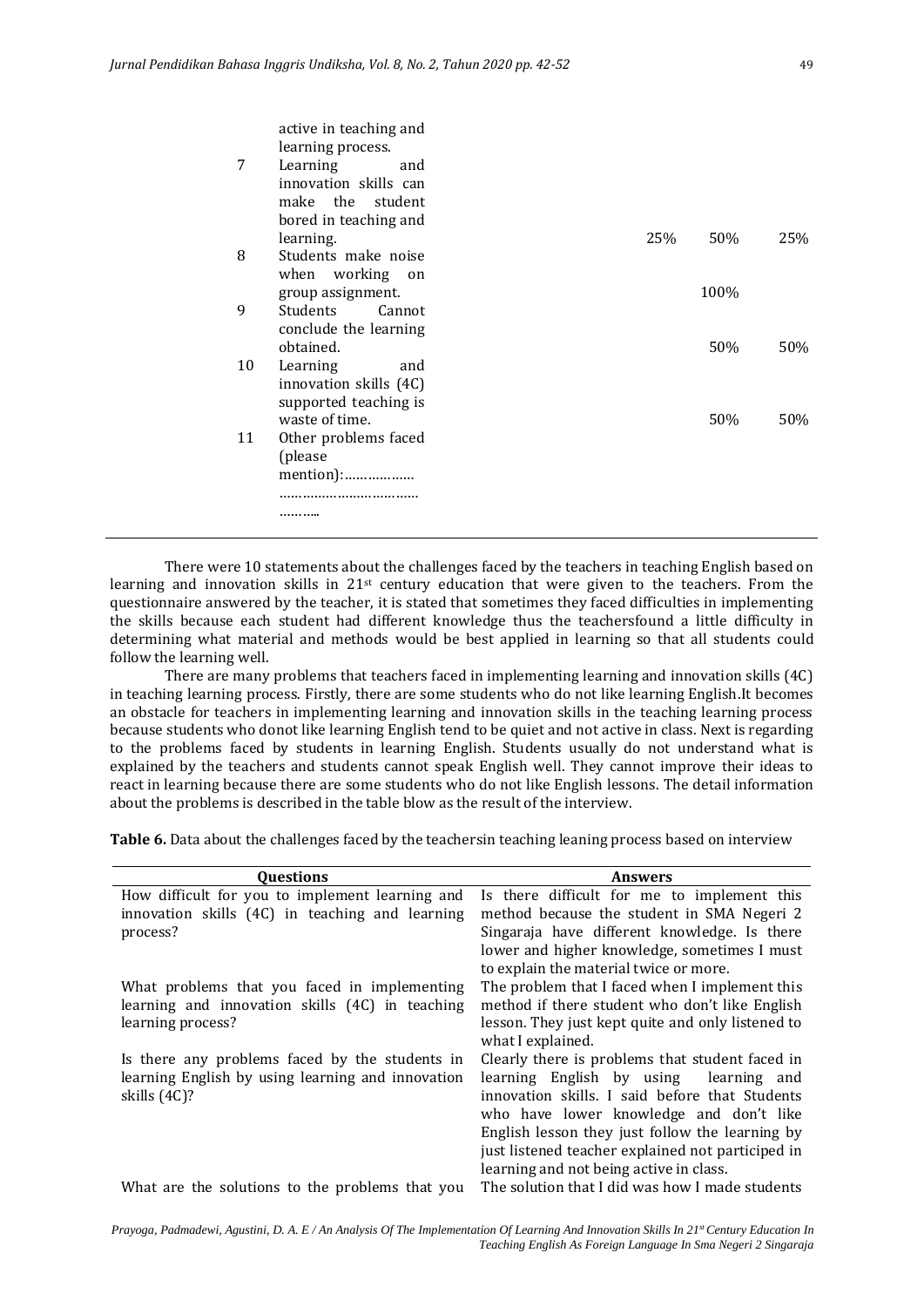| faced in implementing learning and innovation     | active in the class and followed the learning       |
|---------------------------------------------------|-----------------------------------------------------|
| skills (4C) in teaching learning process?         | using this method. and also when students do        |
|                                                   | group work, I as a teacher divide students by       |
|                                                   | leveling up students who have lower knowledge       |
|                                                   | and higher knowledge.                               |
| Could you conclude whether teaching English by    | I think teaching English using learning and         |
| using learning and innovation skills (4C) make it | innovation skills is quite difficult to apply in    |
| easier for you to teach English or not?           | class because not all students have the same        |
|                                                   | abilities, but using learning and innovation skills |
|                                                   | can make students work in groups, respecting        |
|                                                   | the opinions of other and sharing ideas.            |
|                                                   |                                                     |

There are 5 questions about what are the challenges faced by the English Teachers in teaching Englishbased on learning and innovation skills in  $21<sup>th</sup>$  century education that are given to the teachers. From the interview with the teachers, it isfound out thatthe teachers found it difficult to implement this method because the students in SMA Negeri 2 Singaraja have different background knowledge. Due to this different level of knowledge, sometimes the teachers must explain the material twice or more making the teaching learning process time consuming. Another difficulty faced by the teachers in implementing this method is when there are students who donot like English lesson. The students just kept quiet and only listened to what the teachers explained.

The solution that the teachers did was makingthe students active in the class and follow the learning using this method. When students do group work, the teachers divide students by combining those who have lower knowledge and higher knowledge. To sum up, the teachers believe that teaching English using learning and innovation skills is quite difficult to apply in class because not all students have the same abilities, but they also believe that using learning and innovation skills can make students work in groups, respect the opinions of other and share ide. The specific objective of this study's research was to provide an analysis of the implementation of learning and innovation skills in 21st century education in teaching english as foreign language in SMA Negeri 2 Singaraja. The discussion for the first objective is divided into three subsections based on the dimension of the teacher perception questionnaire. The discussion can be viewed as subsections below.

## **The Way English Teachers inserted the learning and innovation skills in 21th century education in Lesson Plan**

Based on that result, it showed that the teachers of SMA Negeri 2 Singaraja were very confident with their understanding in the 21<sup>st</sup> century education framework. Therefore, the elementary school English teachers perceived that they were very confident with their knowledge in  $21<sup>st</sup>$  century education in order to prepare the students to obtain the skills in it. Ulum, (2015) states that preparing lesson plans is an important part that must be considered, which will determine the overall quality of learning and determine the quality of education and the quality of human resources (HR), both in the present and in the future. It is in line with the results in the questionnaire of the insertion of a  $21<sup>st</sup>$  century education framework in the respondents' lesson plan. Based on the results of the questionnaire, it was found that English teachers in SMA Negeri 2 Singaraja ready in inserting lerning and innovation skills in 21st century education in their lesson plan.

Based on the results of the first dimension in the questionnaire of how the teachers insert learning and innovation skills in lesson plan,it was found that the majority of the teacher's respondents agreed that inserting learning and innovation skills in lesson plan is very important to the teachers to help them in learning and teaching process and also help the students to acquire the understanding of the principles and concepts of the material.

This is consistent with the findings of Mustafa (2014) research, which indicates that 21st century is the era of information explosion because of the exponential growth of content knowledge in any discipline of study. The situation made it difficult for students or teachers to learn everything in their choice of study. Curriculum and educational processess must be designed to help students to acquire the understanding of the principles and concepts that will help them develop problem-solving skills, not the acquisition of knowledge that can be easily forgotten.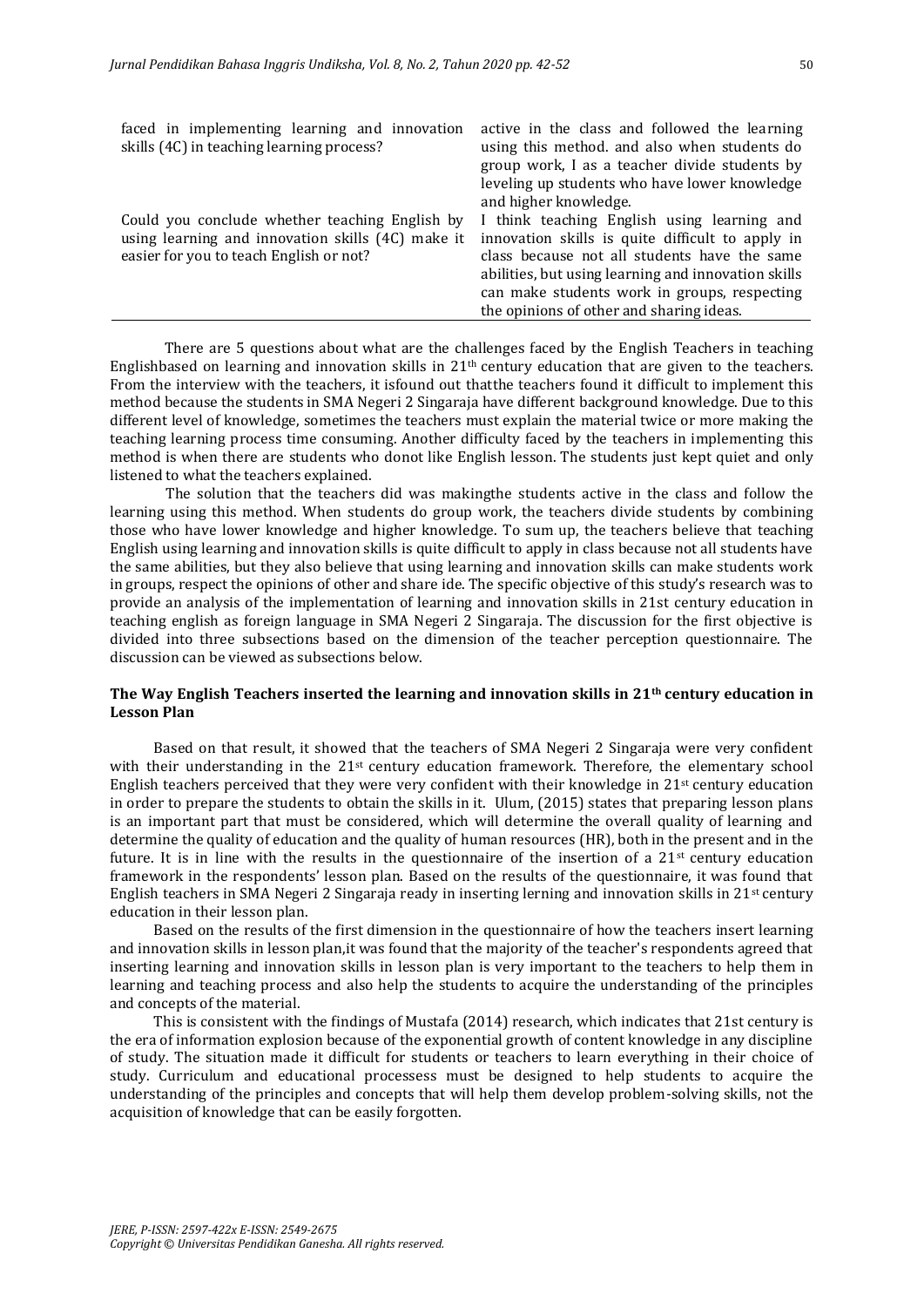# **The way the English teachers teach students based on learning and innovation skills in 21st century education.**

21stcentury education encourages student to have 4C skills, which include communication, collaboration, creativity, and critical thinking skills. According to Bedir, (2019), 4C skills are important to be fostered for student because in the teaching program, the 4C skills will help the teacher in preparing the student in the future.

The results of how the English teachers teach students based on learning and innovation skills in 21st century education infer that learning and innovation skills in teaching learning process is important and teachers should always apply learning and innovation skills in teaching learning process.

This finding is in line with the finding of the research conducted Wijaya, Sudjimat, & Nyoto (2016)which argued that 21st century education is one way to produce qualified human resources. Beside that, 21st century education also explains that many technological developments and many jobs are replaced by machine. Changes in education are a necessity in facing new challenges in the world. In addition to the development of skill in  $21^{st}$  century education, they said that in order to improve  $21^{st}$ century education competencies, cooperation with institutions is needed to correspond the needs of the 21st century.

### **The challenges faced by the teachers in teaching English based on learning and innovation skills in 21st century education.**

Teachers stated that sometimes there found difficulties in implementing learning and innovation skills (4C) in teaching learning process. The students were also analyzed to face difficulties in learning English by using learning and innovation skills (4C).The big challenge, however, knows how to support and teach these skills in schools and classrooms. Furthermore, the most common problem to stimulate students' 4Cskills in teaching practice is selecting activities of 4C. Mustafa, (1995) explained that 21st century is the era of information explosion because of the exponential growth of content knowledge in any discipline of study. The situation made it difficult for students or teachers to learn everything in their choice of study.

In the data analysis, the results of questionnaire and interview score were analyzed by using descriptive analysis. Mixed method was used to know teachers' responses about the implementation of learning and innovaton skills, especially when they used learning and innovation skills in their teaching and learning process. The quantitative method had been done by giving questionnaire to the teachers. The purpose of giving questionnaire was to know the teacher's response after the implementation of learning and innovaton skills in teaching and learning process. The questionnaire was delivered by the researcher on May 12 2020. The questionnaire was distributed to the teacher in SMA Negeri 2 Singaraja.In this questionnaire, there were about 33 statements in the questionnaire. Qualitative method had been done by giving interview guide to the teachers. There were 13 questions in interview guide that were divided into 3 sub variables such as how does the English teachers insert learning and innovation skiils in lesson plan, how does the teachers teach the student based on learning and innovation skills and the challenges faced by the teachers implement learning and innovation skills

# **4. Conclusion**

Based on the result of finding that has been presented previously, it could be concluded that the implementation of learning and innovation skills in teaching English is very important to the teachers to teach students and improve student's productive skill in SMA Negeri 2 Singaraja. The researcher compiles the conclusion as follows:

In inserting learning and innovation skills in teaching English,it can be concluded that the teachers can prepare teaching and learning process to guide what, when, where and which strategies or the method that can be applied for the students in the learning process which can make the students understand learning material and also the teachers will be easier to control the class and manage the learning and studying in the classroom. By inserting learning and innovation skills, the teachers will be easier in analyzing the students' achievement

In regards to teaching the students based on learning and innovation skills, it can be concluded that by using learning and innovation skills in teaching learning process, the teacher can build student's productive skill in SMA Negeri 2 Singaraja. The students can learn each other, build cooperativeness each other, share the ideas and also respect each other as well as practice the ways they can present the result